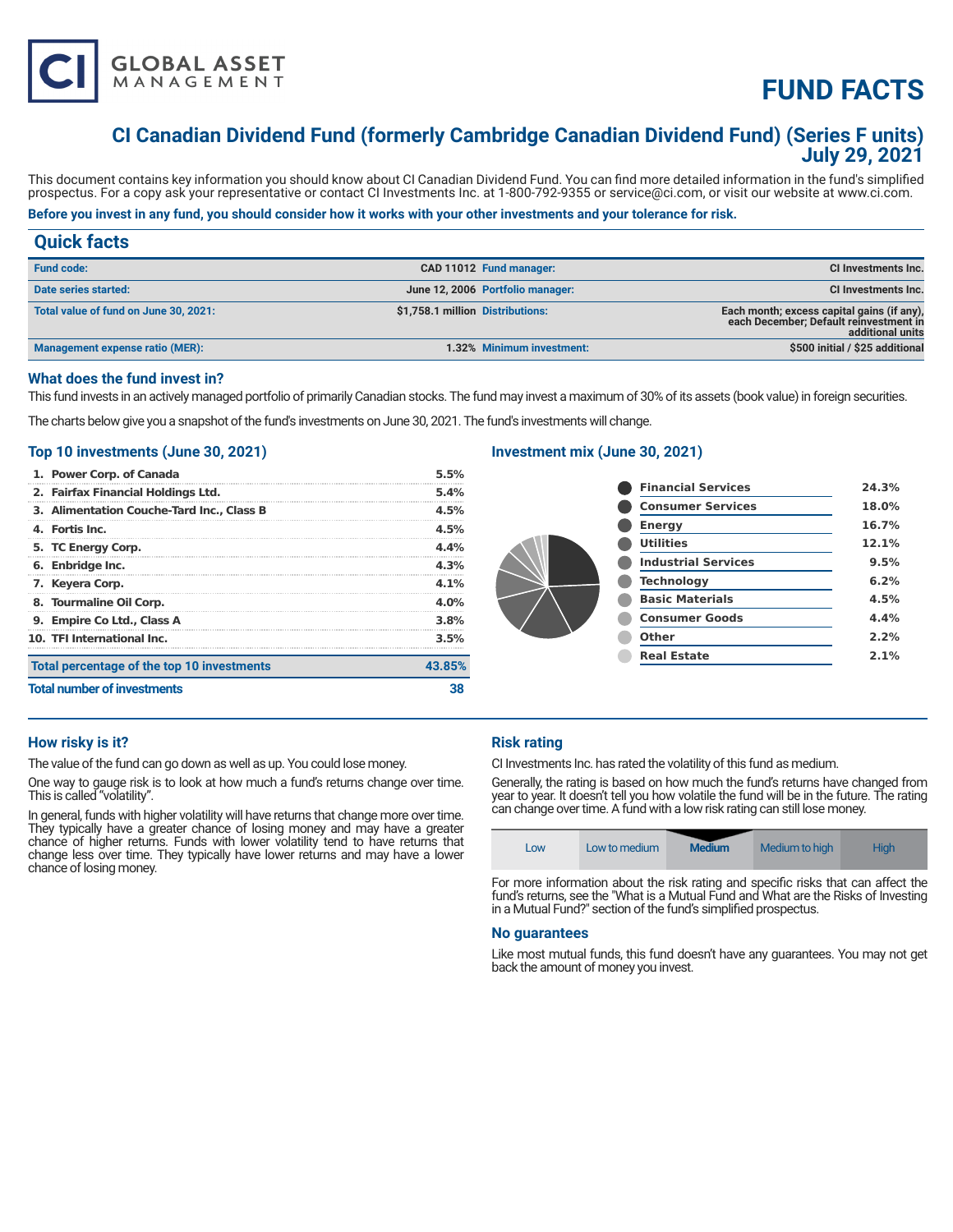# **CI Canadian Dividend Fund (formerly Cambridge Canadian Dividend Fund) (Series F units)**

# **How has the fund performed?**

This section tells you how Series F securities of the fund have performed over the past 10 calendar years. Returns are after expenses have been deducted. These expenses reduce the fund's returns.

#### **Year-by-year returns**

This chart shows how Series F securities of the fund performed in each of the past 10 calendar years. This fund series dropped in value in 3 of the last 10 calendar years. The range of returns and change from year to year can help you assess how risky the fund has been in the past. It does not tell you how the fund will perform in the future.



#### **Best and worst 3-month returns**

This table shows the best and worst returns for Series F securities of the fund in a 3- month period over the past 10 calendar years. The best and worst 3-month returns could be higher or lower in the future. Consider how much of a loss you could afford to take in a short period of time.

|                    | <b>Return</b> | 3 months ending  | If you invested \$1,000 at the beginning of the period |
|--------------------|---------------|------------------|--------------------------------------------------------|
| <b>Best return</b> | 15.7%         | January 31, 2021 | Vour investment would be \$1,157.                      |
| Worst return       | -24.8%        | March 31, 2020   | Your investment would be \$752.                        |

#### **Average return**

As at June 30, 2021, a person who invested \$1,000 in this series of units of the fund 10 years ago now has \$2,576. This works out to an annual compound return of 9.9%.

# **Who is this fund for?**

#### **This fund may be suitable for you if you:**

- are seeking income and the potential for modest capital appreciation
- $\cdot$  are investing for the medium and/or long term<br> $\cdot$  can telerate medium risk
- can tolerate medium risk

### **A word about tax**

In general, you'll have to pay income tax on any money you make on a fund. How much you pay depends on the tax laws of where you live and whether you hold the fund in a registered plan, such as a Registered Retirement Savings Plan or a Tax-Free Savings Account.

Keep in mind that if you hold your fund in a non-registered account, fund distributions are included in your taxable income, whether you get them in cash or have them reinvested.